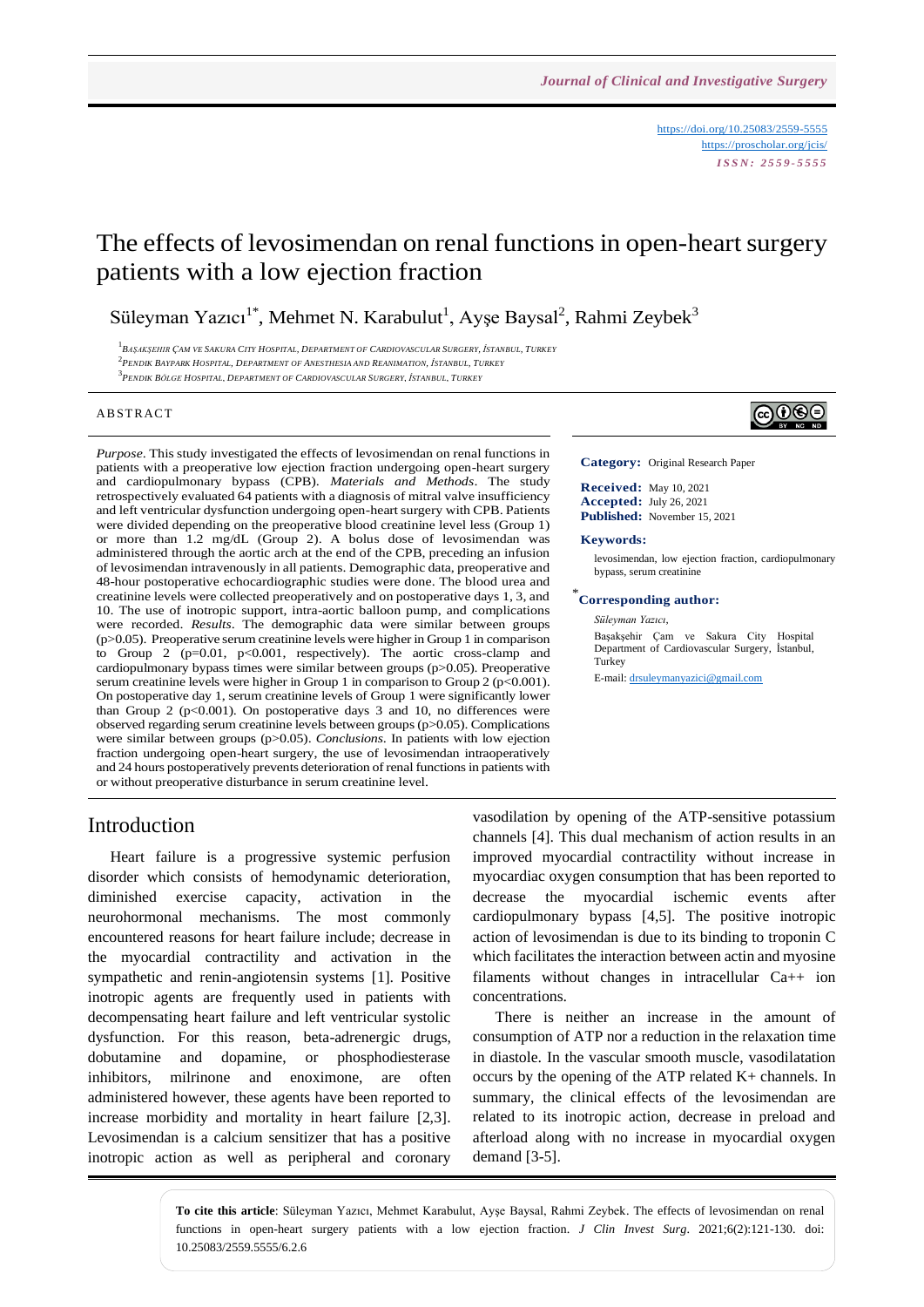In congestive heart failure, it has been reported that there is moderate amount of increase in the levels of blood urea and creatinine secondary to a reduction in the renal blood flow and glomerular filtration rate [6]. In addition to renal hypoperfusion, intrarenal vasoconstriction has been reported to occur due to activation of the renin angiotensin system and increase in the blood levels of vasopressin, endothelin and catecholamines [7]. Various pathophysiological mechanisms cause decrease in renal perfusion and development of ischemic tubular necrosis in patients with heart failure [8].

The postoperative incidence of acute kidney injury (AKI) ranges between 0.33 % and 9.5% following cardiac surgery with cardiopulmonary bypass (CPB) [9]. The postoperative development of renal insufficiency after cardiac surgery is usually associated with poor outcome and high in-hospital mortality [10]. Recently, there are studies on development of the best efficient scoring system to detect patients at risk of postoperative renal failure following cardiac surgery. The Cleveland score system evaluates preoperative risk factors including; age, gender, history of congestive heart failure, diabetes that required medical treatment or insulin therapy, chronic obstructive pulmonary disease that was treated with bronchodilators, previous cardiac surgery, preoperative serum creatinine (sCr in mg/dl), preoperative ventricular function (assessed either by angiography or by echocardiography), presence of an intra-aortic balloon pump before surgery, type of cardiac surgery (isolated coronary artery bypass graft (CABG), valve procedures, combined CABG and valve surgery, and other major surgical procedures),and operative status (elective, urgent, or emergent) to determine the risk of development of AKI after cardiac surgery [9-11].

The protective effects of levosimendan on renal functions have been demonstrated by the studies that provided data on improvement in renal blood flow after establishment of hemodynamic stability [12] and potent vasodilatory action by the agonistic effects on K-ATP channels [13]. Levosimendan has been reported to have anti-inflammatory actions as well as various actions at cellular level of renal system such as reversal of AT-2 mediated mesangial cell contraction with consequent increase in glomerular capillary surface area and glomerular filtration rate that inhibits the injury of the renal tubular functions. In general, levosimendan acts mainly by an increase in renal blood flow and enhancement of glomerular filtration rate [14,15].

An important effect of levosimendan is its potential to improve renal function that is shown by a reduction in serum creatinine levels in patients with decompensated acute heart failure [5,6,9,16]. The recent guidelines of the European Society of Cardiology suggest the use of levosimendan in cases of symptomatic low cardiac output heart failure secondary to cardiac systolic dysfunction [1,2,16].

Although recent guidelines suggests that levosimendan is an effective in low cardiac output heart failure, there is an ongoing debate on whether levosimendan is effective for improving renal functions in open-heart surgery or not. Therefore, we aimed to discuss our findings with recent data in the literature and to evaluate the effects of calcium sensitizer levosimendan on renal functions in patients with a preoperative low ejection fraction undergoing open-heart surgery with CPB.

# Materials and Methods

Between July 1 2009 and June 30 2011, a retrospective study design was conducted on 64 patients diagnosed with mitral valve insufficiency and left ventricular dysfunction. Surgery A Local Ethical Committee approval was obtained from Istanbul Provincial Health Directorate Kartal Kosuyolu High Speciality Educational and Research Hospital, Istanbul, Turkey, Ethical Committee Approval Number: 2013.2/1.

During surgical operation of all patients mitral reconstruction and ring annuloplasty were performed depending on pathological findings on mitral valve. If coexisting coronary artery disease was detected, coronary artery bypass graft (CABG) operation was performed. Patients with aortic valvular disorders were excluded from the study.

**Table 1.** Risk factors and points in Cleveland Score

| <b>Risk factors</b>                                 |         | <b>Cleveland points</b> |  |
|-----------------------------------------------------|---------|-------------------------|--|
| Female gender                                       |         | 1                       |  |
| History of CHF*                                     |         | 1                       |  |
| LVEF*                                               | $<$ 35% | 1                       |  |
|                                                     | $<$ 40% | 1                       |  |
| Preoperative IABP*                                  |         | $\overline{c}$          |  |
| COPD* treated with bronchodilators                  |         | 1                       |  |
| Diabetes that required treatment with<br>insulin    |         | 1                       |  |
| Previous cardiac surgery                            |         | 1                       |  |
| Type of surgery                                     |         |                         |  |
| Valvular                                            |         | 1                       |  |
| Combined CABG*+valvular                             |         | $\mathfrak{2}$          |  |
| Other surgeries                                     |         | $\overline{2}$          |  |
| Preoperative renal function; sCr*(mg/dL)            |         |                         |  |
| 1.2 to 2.09                                         |         | $\overline{\mathbf{c}}$ |  |
| $\geq 2.10$                                         |         | 5                       |  |
| Operative status                                    |         |                         |  |
| Emergent                                            |         | 1                       |  |
| Score range                                         |         | 0 to 17                 |  |
| Abbreviations: CHF; congestive heart failure, IABP; |         |                         |  |
| balloon<br>intra-aortic                             | pump,   | COPD;<br>chronic        |  |
| obstructive pulmonary                               |         | disease, CABG; coronary |  |

artery disease, sCR; serum creatinine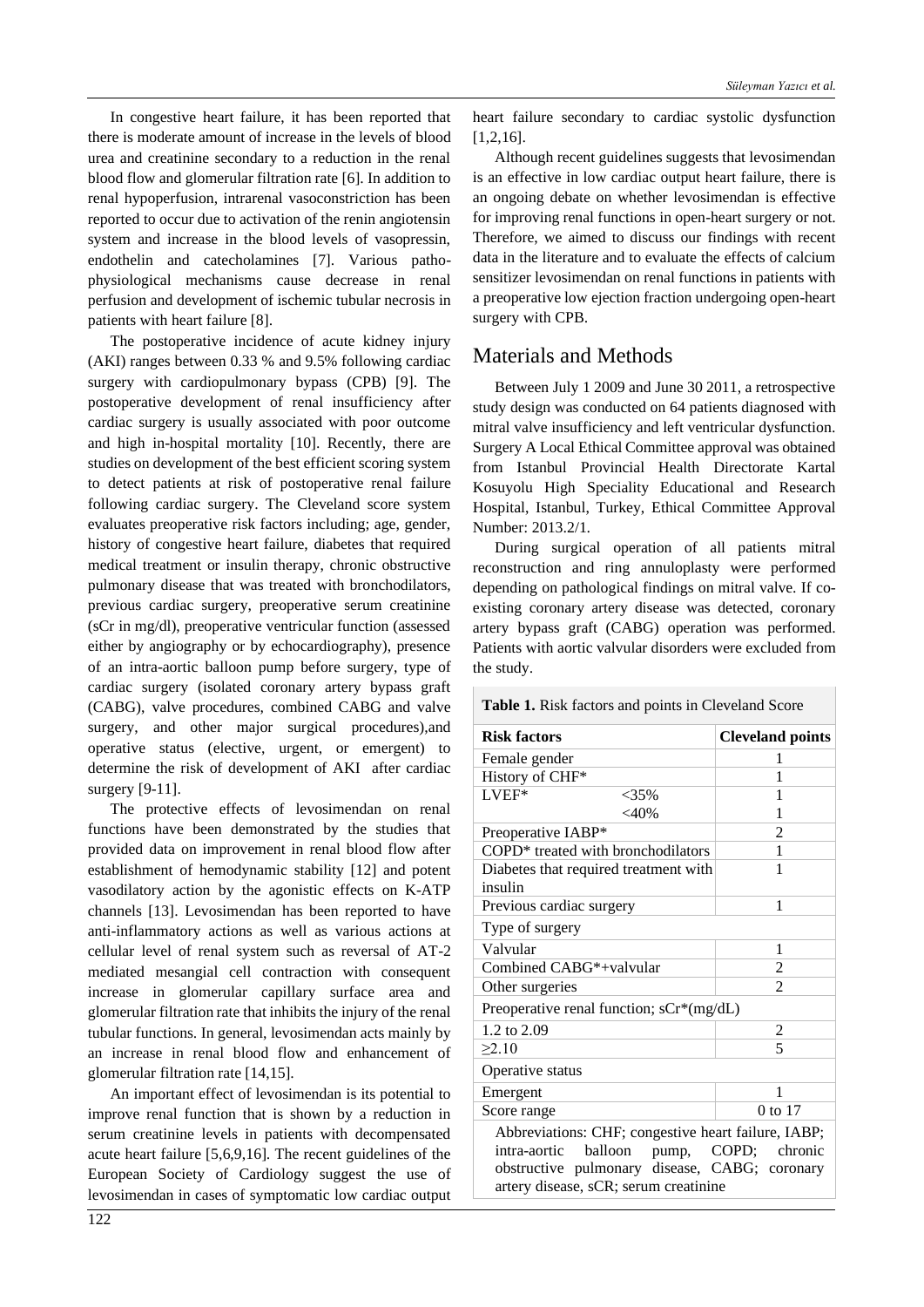Patients were divided into two groups depending on the preoperative serum creatinine level less (Group 1) or more than 1.2 mg/dL (Group 2). The Cleveland score system evaluates preoperative risk factors to detect patients at risk of postoperative renal failure following cardiac surgery and uses serum creatinine level of 1.2 mg/dL in its scoring system to calculate the risk to develop renal insufficiency postoperatively (Table 1) [10,11].

The inclusion criteria to study include: patients undergoing valve surgery and/or CABG with a preoperative ejection fraction of 40 % or less were included into the study. Exclusion criteria include: emergent operation, normal echocardiographic study, aortic valve disease, chronic renal and liver disease, insulin dependent diabetes mellitus, severe obstructive and/or restrictive lung disease, infective endocarditis.

### *Parameters*

The collected demographic data include; age, weight, height, body mass index and gender. The cardiovascular risk factors including; diabetes mellitus, hypertension, hypercholesterolemia, obesity, history of smoking as well as history of chronic obstructive pulmonary disease and peripheral vascular disease were sought. Lung functions were evaluated by radiographic studies of chest and lung function tests. Electrocardiogram was obtained routinely in preoperative and postoperative periods to detect rhythm disturbances. Preoperative and 48-hour postoperative echocardiographic studies were performed to evaluate the ejection fraction and valvular functions by the same cardiologist using Vivid 3 echocardiography (Vivid 3, Berlin, Germany).

The blood urea and creatinine levels were collected preoperatively and on postoperative day 1, 3 and 10. Prognostic risk parameters that have influence on morbidity and mortality were collected and these include; aortic cross-clamp, and cardiopulmonary bypass time, the use of inotropic support and intra-aortic balloon pump and prognostic risk factors influencing morbidity and mortality such as prolonged mechanical ventilation, development of pneumonia, myocardial infarct, cerebrovascular event, development of low cardiac output syndrome, atrial fibrillation and other rhythm disturbances, need for renal replacement therapies and dialysis, need for permanent pacemaker, reoperation secondary to bleeding, intensive care unit and hospital stay [17].

### *The induction and maintenance of anesthesia.*

Routine monitoring for cardiac anesthesia was established prior to induction of anesthesia and these include; 5-lead electrocardiogram, radial artery catheterization, pulse oximetry, central venous catheter (7.5 or 8 French), urine catheterization and esophageal temperature probe. After premedication with oral benzodiazepine at an appropriate dose, standard anesthesia induction was administered with intravenous doses of

midazolam (Roche, Basel, Switzerland) at a dose of 0.2 mg kg-1, fentanyl (Janssen-Cilag, Beerse, Belgium) at a dose of 5 to 10 mcg kg-1 and pancuronium (Organon, Turkey) at a dose of 0.1 mg kg-1 were administered. For maintenance, all patients received sevoflurane at an endtidal concentration of 0.5 % to 2 % and intravenous maintenance doses of midazolam and fentanyl every hourly. Administration of levosimendan during the operative procedure was performed by an anesthesiologist. At the end of CPB, a bolus dose of levosimendan (SimdaxTM, Orion Pharma, Finland), was administered at a dose of 100 mg in 50 ml of 5 % dextrose solution through aortic arch before cross clamp opening. After removal of CPB, a continuous infusion of levosimendan was administered from a central venous catheter intravenously for 24 hours in all patients at a dose of 0.1 mcg kg-1 min-1.

### *The operation procedure.*

Median sternotomy was performed on all patients. Before the beginning of the CPB, heparin at a dose of 300 IU kg-1 was administered intravenously to keep the ACT (Active Clotting Time) greater than 450 seconds. In all patients, arterial cannulation was performed from the ascending aorta and the venous cannulation was provided by cannulation of both superior and inferior vena cava. The left superior pulmonary vein was used for vent cannulation. Mild hypothermia (28 to 32°C) was established during all cases. Antegrade and retrograde blood cardioplegia were supplied to each patient through appropriate cannulation. A retrograde coronary sinus cannula was inserted transatrially for cardioplegia infusions. The first isothermic blood cardioplegia infusion was given antegrade via an aortic root for 3 min then repeated every 20 minutes which was followed by a continuous infusion of retrograde cardioplegia. Cardioplegia include 0.3 mEq kg-1 KCL within 10 ml kg-1 of pump blood as well as appropriate doses of MgSO4 and NaHCO3. Retrograde cardioplegia was provided at a rate of 50 ml min-1 with addition of appropriate doses of the same electrolytes in every 500 ml of pump blood. Cardiopulmonary bypass circulation was provided by a roller Biomedicus pump (Biomedicus, Germany) in all patients. Systemic blood flow during CPB was kept between 2-2.5 L min-1 m2-1 and systemic blood pressure was kept between 50 to 80 mmHg. Arterial blood gas values are followed every 60 minutes to keep the levels as; PO2 greater than 250 mmHg, PCO2 between 35 to 45 mmHg, pH between 7.35 to 7.40, hematocrit between 22 to 28 %, blood sugar between 100 to 180 mg dL-1. The operating time, type of oxygenator, quantity of blood prime used, and the types and numbers of valves replaced were recorded.

After rewarming with a 37°C maximal heat-exchanger temperature, CPB was discontinued at 36–37°C nasopharyngeal temperature. Intraoperative ventricular tachyarrhythmias were treated with internal cardioversion or lidocaine (1–1.5 mg kg−1). Reversal of heparin was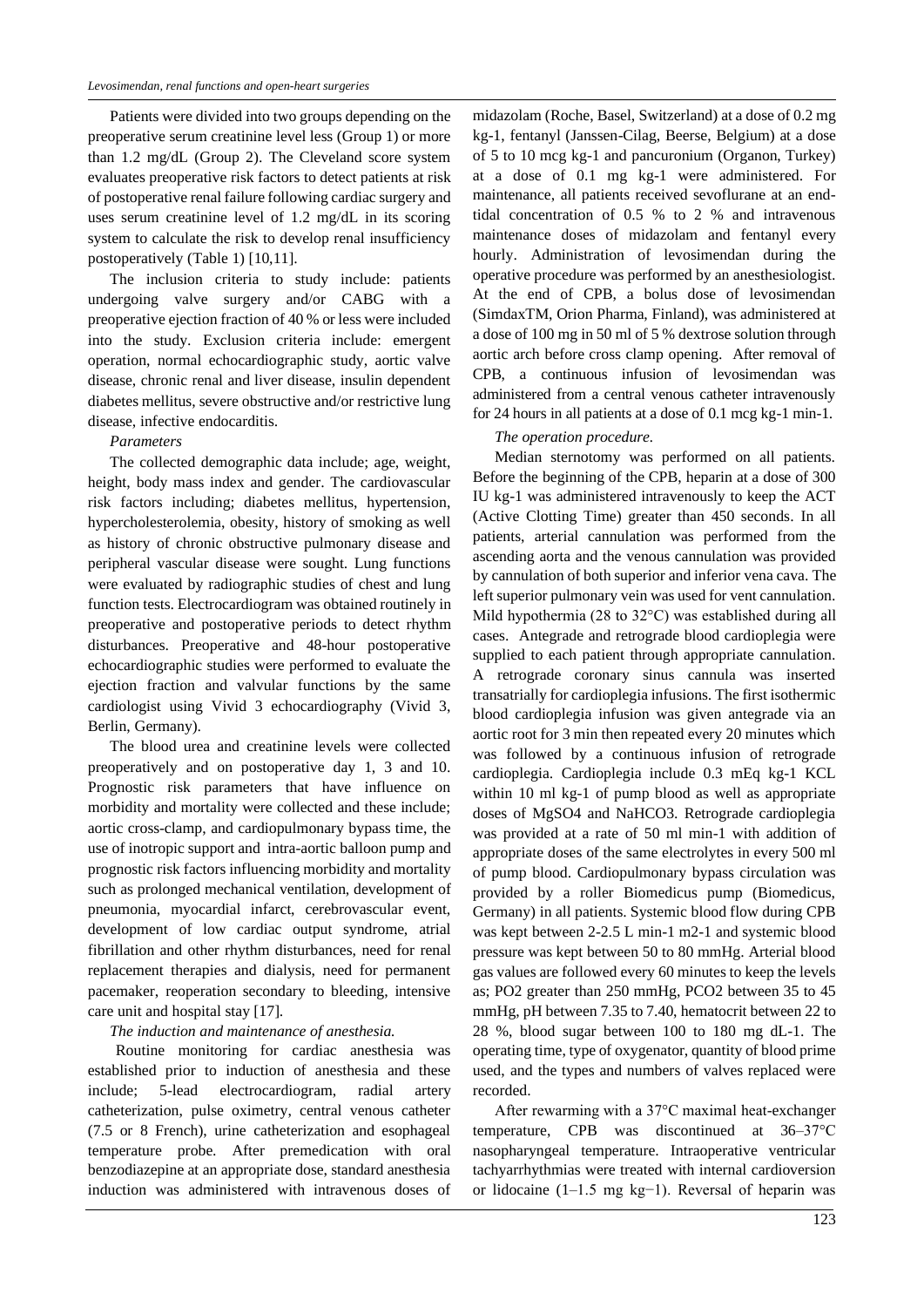achieved with protamine 1 mg per milligram of heparin. Inotropic support, initially with dopamine  $(5-10 \mu g kg-1)$ min−1) and secondly with dobutamine  $(5-10 \text{ µg kg}-1)$ min−1) and/or epinephrine  $(0.02-0.15 \text{ µg kg} - 1 \text{ min} - 1)$ , was commenced if the mean arterial pressure (MAP) was < 65 mm Hg in the presence of a pulmonary artery wedge pressure (PAWP) of 15 mm Hg and a heart rate of 70–110 beats min−1.

In patients with coronary artery disease, distal anastomosis was completed by the use of saphenous veins and then the replacement or repair of the mitral valve was performed. After this procedure, mitral valve reconstruction was controlled by transmitral injection of the intraventricular isotonic sodium chloride solution and additional sutures were done if needed. Under partial cross clamp, proximal saphenous anastomosis was performed.

*Statistical analysis.*

All analyses were performed using SPSS Statistical Package 15.0 (SPSS Inc., California, USA). Patients' baseline characteristics in Group 1 and 2 are reported as

mean (sd), frequencies and percentages. Differences were assessed using  $\chi$ 2 or the Fisher exact test for categorical variables and Mann–Whitney U-test for continuous or nonparametric data. For repeated measure analysis of the data, Friedman nonparametric one-way repeated measure analysis of variance by ranks is used to compare three or more matched groups. Interaction analysis revealed whether effects of time (repetitive measurements) were different between groups. P values <0.05 was considered statistically significant.

### Results

The mean age of the whole group of 64 patients were 67.40 $\pm$ 9.33. Fifteen patients were female (23 %) whereas, 49 were male (77 %). Group 1 consisted of 36 patients whereas, Group 2 had 28 patients. The demographic data were similar in both group of patients (p>0.05) except, male gender was greater in Group 1 in comparison to Group 2 (p<0.01) (Table 2).

| Table 2. The comparison of demographic data in Group 1 and 2.                                                                                                   |                   |                   |             |
|-----------------------------------------------------------------------------------------------------------------------------------------------------------------|-------------------|-------------------|-------------|
|                                                                                                                                                                 | Group $1(n=36)$   | Group $2(n=28)$   | $p*$        |
| Age                                                                                                                                                             | $56.31 \pm 13.14$ | 56.92±10.77       | 0.86        |
| Gender (Male/Female) (%)                                                                                                                                        | 23/13(64/36)      | 26/2(93/7)        | $0.007*$    |
| Height (cm)                                                                                                                                                     | 159.44±8.11       | 157.64±6.76       | 0.56        |
| Weight (kg)                                                                                                                                                     | $66.94 \pm 12.64$ | $68.93 \pm 11.87$ | 0.73        |
| BMI $(kg m2-1)$                                                                                                                                                 | $26.77 \pm 7.64$  | $27.77 \pm 8.64$  | 0,66        |
| Preoperative serum urea (mg dL-1)                                                                                                                               | 45.39±25.22       | $60.11 \pm 28.45$ | $0.01*$     |
| Preoperative serum creatinine (mg dL-1)                                                                                                                         | $0.88 \pm 0.12$   | $1.37 \pm 0.28$   | ${<}0.001*$ |
| Preoperative $EF^*(\%)$                                                                                                                                         | $33.25 \pm 8.68$  | 34.50±9.92        | 0.90        |
| Mitral insufficiency (n, %)                                                                                                                                     | 36(100)           | 28(100)           | 1.00        |
| Tricuspid insufficiency (n, %)                                                                                                                                  | 13(36)            | 10(36)            | 0.97        |
| $CAD*(n, %)$                                                                                                                                                    | 9(25)             | 8(28.6)           | 0.75        |
| $PHT*(n, %)$                                                                                                                                                    | 9(25)             | 8(28.6)           | 0.75        |
| Cardiovascular risk factors                                                                                                                                     |                   |                   |             |
| Diabetes mellitus (non-insulin dependent) (n, %)                                                                                                                | 5(18)             | 6(17)             | 0.90        |
| Hypertension (n, %)                                                                                                                                             | 13(36)            | 10(35.7)          | 0.97        |
| Hypercholesterolemia (n, %)                                                                                                                                     | 2(5,6)            | 4(14.3)           | 0.24        |
| Obesity $(n, %)$                                                                                                                                                | 2(5,6)            | 3(10.7)           | 0.45        |
| History of smoking                                                                                                                                              | 7(25)             | 8(22)             | 0.80        |
| Co-existing diseases                                                                                                                                            |                   |                   |             |
| COPD* $(n, %)$                                                                                                                                                  | 5(18)             | 6(17)             | 0.90        |
| PAH $*$ (n, %)                                                                                                                                                  | 2(5.6)            | 4(14.3)           | 0.24        |
| Other $(n, %)$                                                                                                                                                  | 2(5.6)            | 3(10.7)           | 0.45        |
| Drug use effecting preoperative renal functions                                                                                                                 |                   |                   |             |
| Diuretics                                                                                                                                                       | 36(100)           | 28(100)           | 1.00        |
| Beta blockers                                                                                                                                                   | 13(36)            | 10(35,7)          | 0.97        |
| Calcium channel blockers                                                                                                                                        | 5(18)             | 6(17)             | 0.90        |
| <b>ACE</b> inhibitors                                                                                                                                           | 13(36)            | 10(35,7)          | 0.97        |
| Angiotensin receptor blockers<br>$*_{\alpha}$ of a statistically cignificant $CAD$ coronary externe diagonal DHT, submanage by perturbation $CODD$ , absorption | 7(25)             | 8(22)             | 0.80        |

\*p<0.05 statistically significant, CAD; coronary artery disease, PHT; pulmonary hypertension, COPD; chronic obstructive pulmonary disease, PAH; peripheral arterial disease, ACE; angiotensin converting enzyme

Patients with insulin dependent diabetes mellitus were not included in the study. The distribution of mitral and/or tricuspid insufficiency, coronary artery disease and

pulmonary hypertension showed no difference (p>0.05) (Table 2). The comparison of the operative data showed that there were no significant differences between groups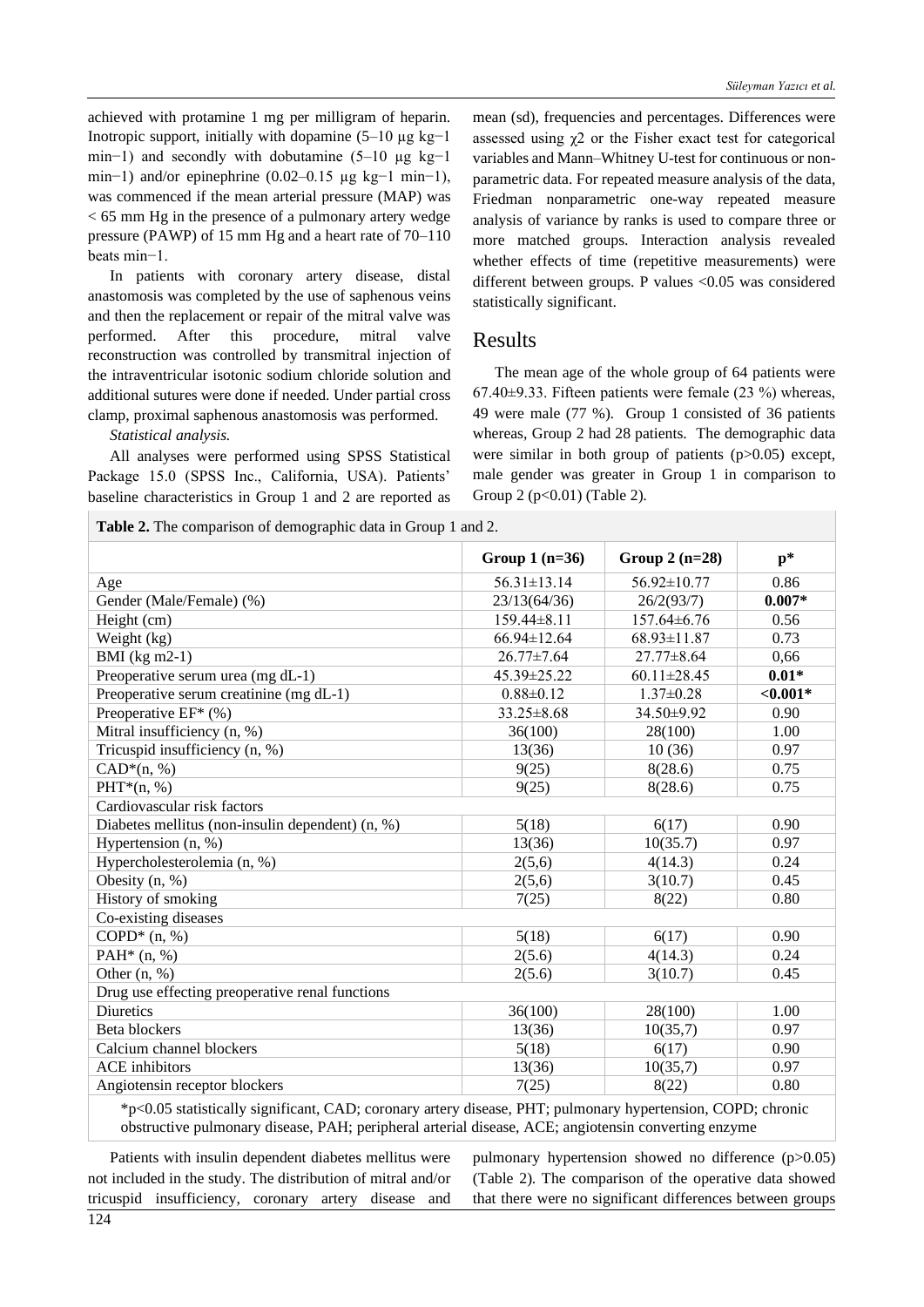in parameters including; aortic cross-clamp time, cardiopulmonary bypass time, distribution of different operative procedures depending on preoperative diagnosis, postoperative 48-hour echocardiographic evaluation that provided data on ejection fraction, mitral insufficiency and PHT (p>0.05) (Table 3).

| <b>Table 3.</b> The comparison of operative parameters in |
|-----------------------------------------------------------|
| Group 1 and 2.                                            |

|                                                           | Group 1<br>$(n=36)$ | Group 2<br>$(n=28)$                 | $\mathbf{p}^*$ |
|-----------------------------------------------------------|---------------------|-------------------------------------|----------------|
| Mitral reconstruction (n, %)                              | 36(100)             | 28(100)                             | 1.00           |
| Mitral reconstruction and<br>single vessel CABG $*(n, %)$ | 5(14)               | 3(11)                               | 0.70           |
| Mitral reconstruction and two<br>vessel CABG $(n, %)$     | 4(11)               | 4(14)                               | 0.70           |
| Mitral reconstruction and<br>$TDVA*(n, %)$                | 8(22)               | 5(18)                               | 0.68           |
| $ACC^*$ (minute)                                          | $67.47 \pm 20.83$   | $67.21 \pm 17.29$                   | 0.68           |
| $CPB*$ (minute)                                           |                     | $90.58 \pm 29.03$ $85.61 \pm 18.68$ | 0.64           |
| Postoperative $EF^*(\%)$                                  | $31.24\pm4.68$      | $32.68 \pm 3.96$                    | 0.90           |
| Postoperative mitral<br>Insufficiency (n, %)              | 2(6)                | 3(11)                               | 0.45           |
| Postoperative PHT $*(n, %)$                               | 2(5.6)              | 3(10.7)                             | 0.45           |

\*p<0.05 statistically significant, CABG; coronary artery bypass graft, TDVA; tricuspid De Vega, ACC; aortic cross-clamp time, CPB; cardiopulmonary bypass time, EF; ejection fraction, PHT; pulmonary hypertension.

**Table 4**. The comparison of preoperative and postoperative serum urea and creatinine levels between Group 1 and 2.

| <b>Parameters</b>                                                                | Group 1<br>$(n=36)$ | Group 2<br>$(n=28)$ | $\mathbf{p}^*$ |
|----------------------------------------------------------------------------------|---------------------|---------------------|----------------|
| Preop. urea<br>$(mg dL-1)$                                                       | $65.4 \pm 25.2$     | $60.1 \pm 28.5$     | $0.01*$        |
| Postop.urea<br>Day 1                                                             | $46.2 \pm 18.5$     | $59.6 \pm 28.7$     | $0.03*$        |
| Postop. urea<br>Day 3                                                            | $60.4 \pm 36.3$     | $61.6 \pm 33.9$     | 0.95           |
| Postop.urea<br>Day 10                                                            | $56.5 \pm 50.7$     | $57.9 \pm 25.2$     | 0.09           |
| p                                                                                | $0.001*$            | 0.28                |                |
| Preop. creatinine<br>$(mg dL-1)$                                                 | $0.88 \pm 0.1$      | $1.37 \pm 0.3$      | ${<}0.001*$    |
| Postop. creatinine<br>Day 1                                                      | $1.05 \pm 0.4$      | $1.35 \pm 0.4$      | ${<}0.001*$    |
| Postop. creatinine<br>Day 3                                                      | $1.01 \pm 0.5$      | $1.14 \pm 0.4$      | 0.06           |
| Postop. creatinine<br>Day 10                                                     | $1.04 \pm 0.7$      | $1.11 \pm 0.3$      | $0.02*$        |
| р                                                                                | 0.10                | $< 0.001*$          |                |
| *p<0.05 statistically significant; preop: preoperative;<br>postop: postoperative |                     |                     |                |

Preoperative serum urea and creatinine levels were higher in Group 1 in comparison to Group 2  $(p=0.01,$ p<0.001, respectively). On postoperative day 1, serum urea and creatinine levels of Group 1 was significantly lower than Group 2  $(0.03 \text{ and } p<0.001, \text{ respectively})$ . On postoperative day 3 and 10, no differences were observed between groups (p>0.05) (Table 4).

In Group 1, serum urea levels showed a significant decrease in comparison of preoperative levels and postoperative day 1, 3 and 10  $(p=0.001)$  however, no difference was observed in Group 2 (p>0.05) (Table 4). In Group 1, the comparison of serum creatinine levels showed no significant difference in repetitive measurement points whereas, in Group 2, the serum creatinine levels showed a significant decrease in comparison of preoperative levels and postoperative day 1,3 and 10 ( $p<0.001$ ) (Figure 1 and 2).



**Figure 1**. The comparison of the preoperative and postoperative serum creatinine levels on postoperative day 1,3 and 10 in Group 1 and 2.



**Figure 2**. The comparison of the preoperative and postoperative serum urea levels on postoperative day 1, 3 and 10 in Group 1 and 2.

The prognostic risk factors affecting morbidity in the first 10 day postoperatively showed no difference between groups (p>0.05) (Table 5). Low cardiac output state was reported in 2 (6 %) patients in Group 1, and 1 (3 %) patient in Group 2. In Group 1, 32 (89 %) patients and in Group 2, 26 (93 %) patients required dobutamine and the need of epinephrine was 17 (47 %) and 10 (36 %) respectively. In Group 1, 8 patients (22 %) and in Group 2 10 patients (36 %) received renal dose of dopamine at a dose of 3 mcg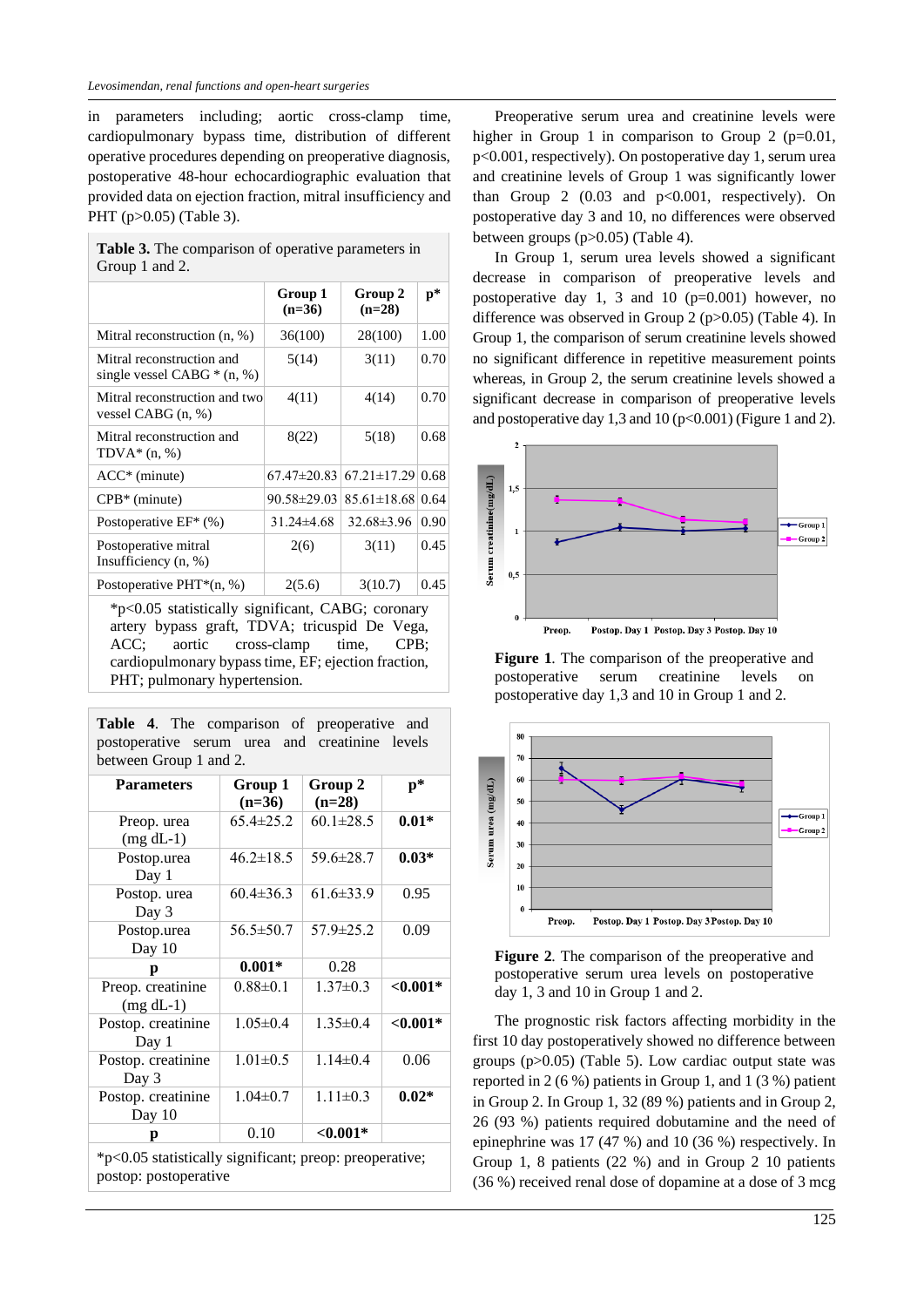kg-1 min-1. The use of IABP was 8 patients in Group 1 (22%) and 8 patients in (29 %). The use of IABP were not different between groups. The requirement of dialysis was in 2 patients (6 %) in Group 1 and in 1 patient (3 %) in Group 2 and there was no significant difference between groups (p>0.05) (Table 5).

Three patients (8 %) in Group 1 and 1 patient (4 %) in Group 2 died within 30 days of surgery in the hospital.

| <b>Parameters</b>                                                                 | Grup 1<br>$(n=36)$ | Grup 2<br>$(n=28)$           | $p*$ |
|-----------------------------------------------------------------------------------|--------------------|------------------------------|------|
| Epinephrine $(n, %)$                                                              | 17(47)             | 10(36)                       | 0.36 |
| Norepinephrine (n, %)                                                             | 9(25)              | 11(39)                       | 0.22 |
| Dobutamine (n, %)                                                                 | 32(89)             | 26(93)                       | 0.59 |
| Dopamine (n, %)                                                                   | 8(22)              | 10(36)                       | 0.17 |
| Dialysis                                                                          | 2(6)               | 1(3)                         | 0.71 |
| IABP*                                                                             | 8(22)              | 8(29)                        | 0.56 |
| Mortality (%)                                                                     | 3(8)               | 1(4)                         | 0.44 |
| The prognostic factors effecting morbidity in the first 10<br>day postoperatively |                    |                              |      |
| Pneumonia (n, %)                                                                  | 2(6)               | 3(11)                        | 0.45 |
| Prolonged mechanical<br>ventilation (n, %)                                        | 3(8)               | 3(11)                        | 0.59 |
| Myocardial infarction                                                             | 2(6)               | 3(11)                        | 0.45 |
| <b>Atrial Fibrillation</b>                                                        | 2(6)               | 3(11)                        | 0.45 |
| Other rhythm disturbances                                                         | 5(14)              | 3(11)                        | 0.70 |
| Permanent pacemaker                                                               | 1(2)               | 1(3)                         | 0.33 |
| Reoperation secondary to<br>bleeding                                              | 2(6)               | 2(7)                         | 0.41 |
| Cerebrovascular event                                                             | 5(14)              | 4(14)                        | 0.63 |
| Low cardiac output<br>syndrome                                                    | 2(6)               | 1(3)                         | 0.71 |
| Intensive careunitstay (day)                                                      | $4.30 \pm 2.9$     | $4.68 \pm 2.8$               | 0.50 |
| Hospital stay (day)                                                               |                    | $9.89\pm3.9$   $10.39\pm5.0$ | 0.31 |

## Discussion

In this retrospective study where the renal effects of levosimendan in patients undergoing open heart surgery with low ejection fraction is sought, our most significant finding is that patients having preoperative serum creatinine level of greater than 1.2 mg dL-1 had a decrease in the level of serum creatinine in the first 10 days postoperatively in comparison to the preoperative level whereas, patients having a preoperative serum creatinine level of less than 1.2 mg dL-1 had maintained their level of serum creatinine. This study provides data on the clinical effects of levosimendan on serum creatinine levels in patients with low ejection fraction undergoing open-heart surgery with CPB.

The effects of levosimendan on kidney functions after open-heart surgeries with CPB has been studied in randomized clinical studies especially in patients with a diagnosis of low cardiac output [18-22]. A study by Yilmaz and his colleagues demonstrated that in a group of 88 patients with heart failure (HF), intravenous levosimendan infusion showed beneficial effects on glomerular filtration rate (GFR) 24 and 72 hours after surgery when compared to a group of patients receiving a traditional inotrope which is dobutamine [18]. The preoperative and postoperative 24 and 72-hours glomerular filtration rate (GFR) median values were compared providing data that in group of patients that received levosimendan had higher GFR values in comparison to patients with dobutamine at 24 hours after surgery and GFR increased by 15.3% under levosimendan versus −1.33% under dobutamine and a similar finding was observed at 72 hours after surgery as well [18]. In the study by Zemljic et al, 40 patients with severe congestive heart failure and increased serum creatinine values were enrolled and while half of the patients received levosimendan infusion the other half received no inotrope and these patients were followed for three months. The study evaluated the serum creatinine and creatinine clearance values of the patients which revealed that in comparison to the basal values before start of the study  $(1.92 \pm 0.13 \text{ mg})$ dL-1), the patients in the levosimendan group showed reduced levels of serum creatinine  $(1.60 +/- 0.26$  mg dL-1 vs. 1.90 +/- 0.14 mg dL-1, respectively  $p = 0.005$ ) and increased creatinine clearance in comparison to the control group (53.6 +/- 8.6 mL min-1 ve 44.0 +/- 3.3 mL min-1, respectively,  $p = 0.005$  [20]. There are other recent studies that supports the beneficial clinical effects of levosimendan on serum creatinine levels in patients with low ejection fraction undergoing open heart surgeries with CPB. [19- 22]. In a meta-analysis study that reviewed 10 randomized controlled studies and included 440 patients, it has been reported that there were no differences in the parameters including myocardial infarction, acute renal failure, duration of mechanical ventilation, intensive care unit and hospital stay in comparison of levosimendan and control groups (p>0.05) [23].

Recent studies point out that the use of levosimendan may be beneficial in low cardiac output states after open heart surgery with CPB [18-26]. In our study, the prognostic risk factors effecting morbidity in the first 10 day postoperatively showed no difference between groups where serum creatinine 1.2 mg dL-1 was a cut-off value for division of the patients into two groups. (Table 5). Recent studies point out that the use of levosimendan may be beneficial in low cardiac output states after open heart surgery with CPB [23-25,27]. The most common factors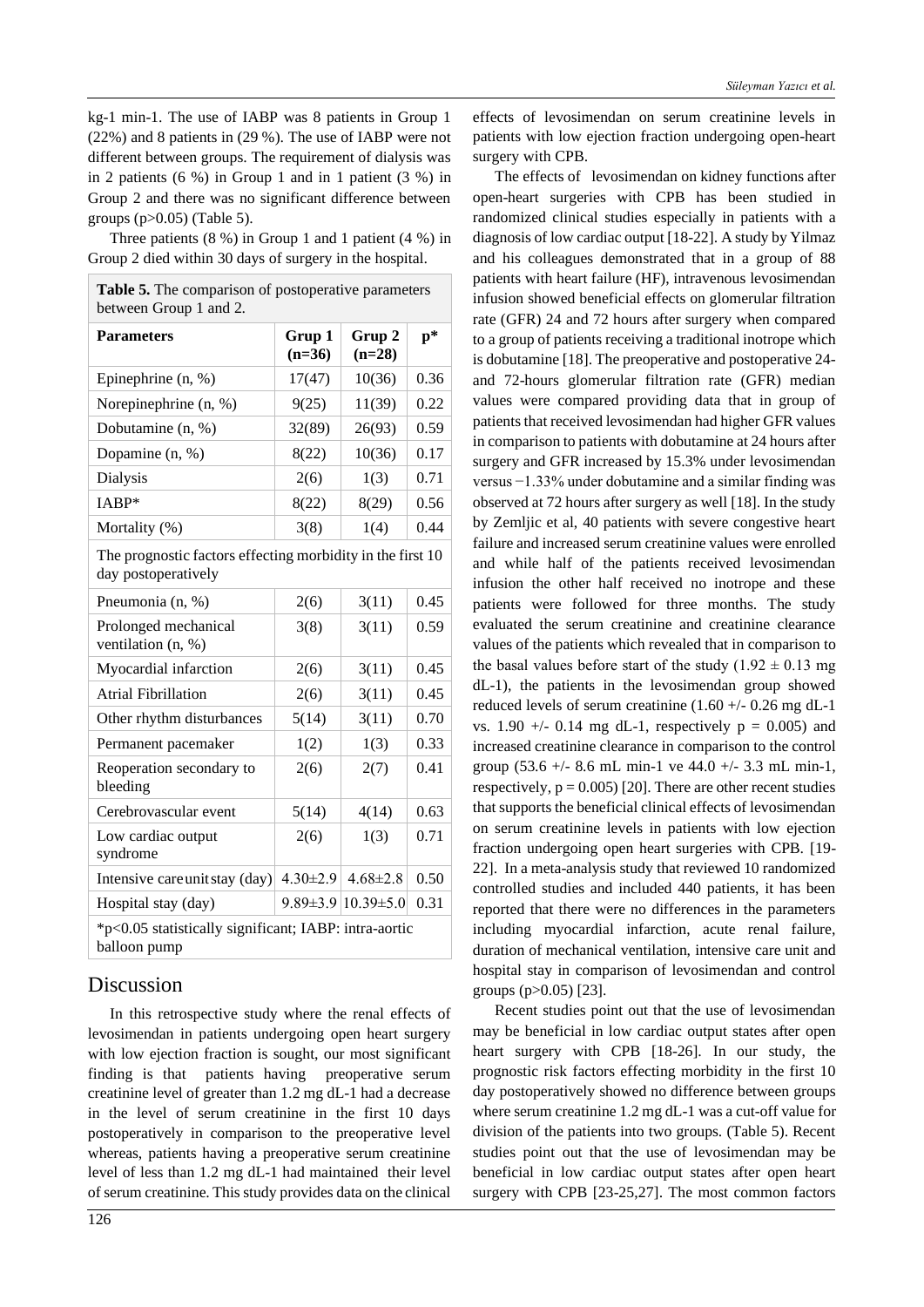correlating with the need for inotropic or vasoactive support at the time of CPB separation are female sex, older age, low ejection fraction, cardiac enlargement, diastolic dysfunction, longer duration of CPB, and longer duration of aortic cross-clamp time [28]. In our study, low cardiac output state was reported in 2 (6%) patients in Group 1, and 1 (3%) patient in Group 2. This finding is important in transient myocardial dysfunction, which is more pronounced in patients with impaired left ventricular function before surgery, resulting in the need for postoperative inotropic support [23,24,29]. The reduction of ejection fraction below 46 % is associated with the need of inotropes in a range between 71 % to 100% in the first 24 hours postoperatively after heart surgery [30]. These findings are similar to our study that around 90 % of our patients required at least one inotrope and 30 to 40 % of our patients required a second inotropic agent postoperatively in addition to levosimendan infusion in the first 24 hours. It has been discussed in the literature that cardiac surgical patients with postoperative myocardial dysfunction resistant to dobutamine, the addition of levosimendan to dobutamine was effective in reversing LCOS, a complication with an estimated prevalence of about 10 % and a mortality of 17 % [26,27,31]. The vasodilator and inotropic therapies, as well as intra-aortic balloon counterpulsation is frequently used to restore adequate tissue perfusion in the immediate postoperative period especially in critically ill intensive care unit patients and in patients with cardiogenic shock after cardiac surgery. [27,31-34]. The use of IABP in our study was between 22 and 29 % (p>0.05).

Acute kidney injury (AKI) in the postoperative cardiac surgery population remains a significant cause of perioperative morbidity and mortality. The postoperative incidence of AKI ranges between 5 % to 20 % and has been reported to be associated with increased mortality up to 60 % among patients requiring dialysis. Postoperative renal insufficiency is defined as a 2-fold or greater elevation of creatinine that must exceed 2.0 mg/dL whereas, renal failure is defined as AKI requiring dialysis by The Society of Thoracic Surgeons [32]. Specific risk factors were identified and these include; advanced age, diabetes, congestive heart failure, low cardiac index, preexisting renal dysfunction, and more complex cardiac surgery. [23-27,30-34].

There are several clinical studies that investigated the renal effects of levosimendan in patients undergoing openheart surgeries and a recent meta-analysis reveals that, in a total of six randomized clinical trials including 1200 patients with preoperative reduced low EF of less than 35%, mortality was reduced with levosimendan as compared to placebo and levosimendan significantly decreased the need for postoperative renal replacement therapy after open-heart surgeries with CPB [32].

Cardiopulmonary bypass time was not found as a risk factor for the development of AKI. The role of age is stil under debate as well. [23,27]. In the study by Barkhordari and his colleagues, the risk factors for AKI include; preoperative serum creatinine, advanced age, combined valvular and CABG operation procedure [31]. In a metaanalysis study that reviewed 10 randomized controlled studies and included 440 patients, there were no differences in the parameters including myocardial infarction, acute renal failure, duration of mechanical ventilation, intensive care unit and hospital stay in comparison of levosimendan and control groups [23,32]. We also considered preoperative creatinine value and combined valvular and CABG operation procedures under risk of AKI and for this reason we retrospectively analyzed the data of patients undergoing open-heart surgeries with CPB with preoperative low EF of less than 40%.

The risk of AKI that requires dialysis is reported to be low and has been reported to range between 1.1 % and 3% [31-34]. In our study 2 patients (6 %) in Group 1 and 1 (3 %) patient in Group 2 required dialysis and the incidence of dialysis was over all 4.7 %. A dose reduction of the levosimendan in patients who have higher serum creatinine levels have been put forward however, recent data showed that there is no need for dose reduction. In our study, we did not observe a need for a dose reduction and no significant side effects were reported [27,32]. A metaanalysis by Harrison and colleagues also highlighted the beneficial effects of perioperative levosimendan on renal function, as it showed significant reductions in the need for dialysis in levosimendan-treated patients ( $P = 0.003$ ) [24]. There were several consensus papers on the overall renal effects of levosimendan in the literature [19,23,24,26,27,30-34].

The present study has the limitations inherent to the small number of patients and the lack of a control group however, our result on serum urea and creatinine values provides valuable data for further research on larger group of patients with levosimendan that includes randomized clinical trials with addition of a placebo group.

## **Conclusions**

Recently, levosimendan has been studied for patients with low left ventricular ejection fraction undergoing openheart surgery with CPB and there is a consensus on its use for patients with low ejection fraction as it decreases mortality and also reduces the need for renal replacement therap. Levosimendan has systemic effects on hemodynamical parameters as it increases the cardiac output, causes preglomerular vasodilation, antiinflammatory, and antiapoptotic effects leading to an improved immediate postoperative renal function and reduced need for renal replacement therapy. This is in line with our findings, showing a significantly decreased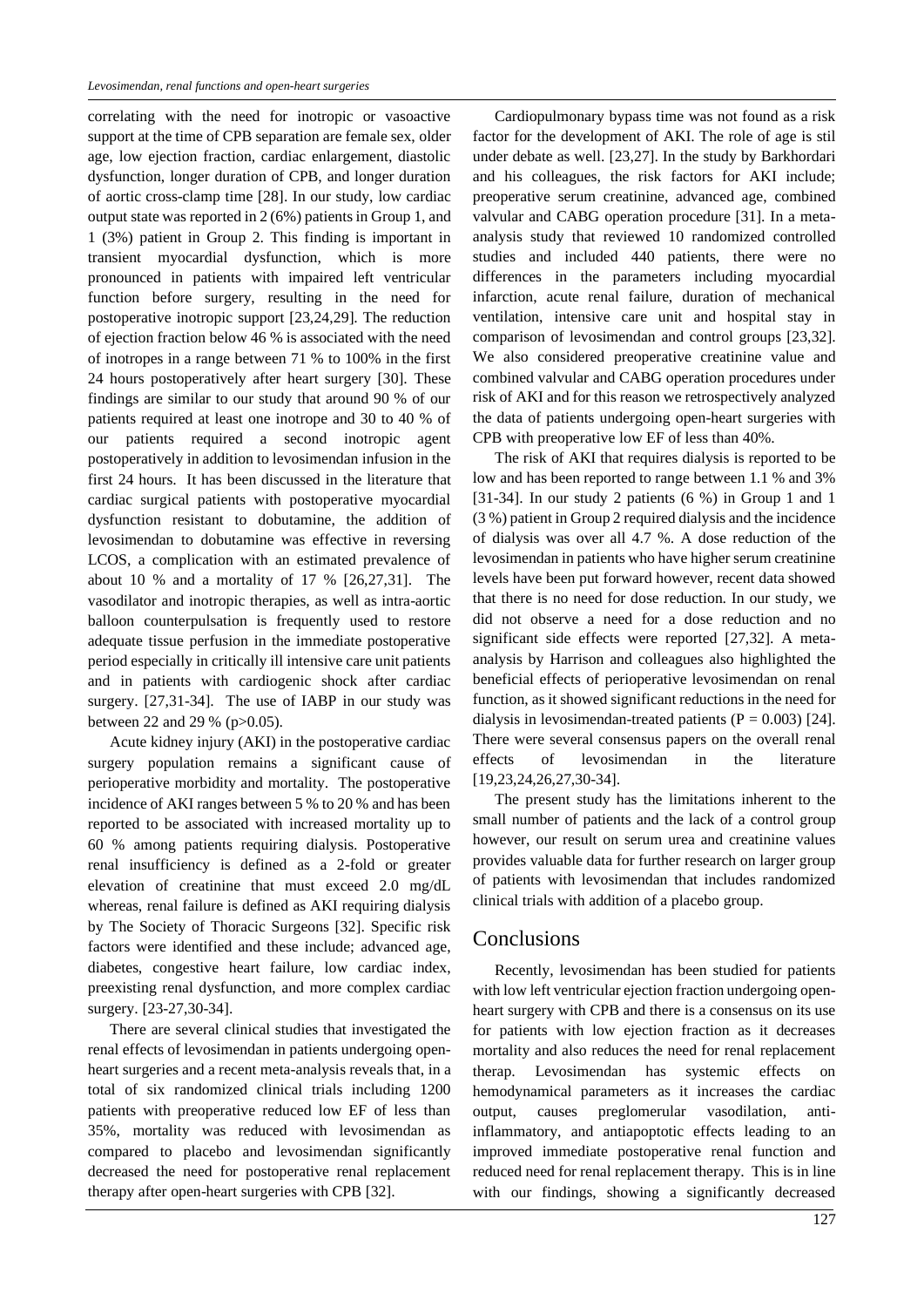incidence of postoperative acute kidney injury and a need for renal replacement therapy in patients receiving levosimendan for open-heart surgeries with CPB.

In patients with low ejection fraction undergoing openhearted surgeries, the use of levosimendan intraoperatively and for a duration of twenty-four hours postoperatively has a potential role of prevention of deterioration of renal functions in all patients regardless of the preoperative serum creatinine level.

# Conflict of interest disclosure

There are no known conflicts of interest in the publication of this article. The manuscript was read and approved by all authors.

## Compliance with ethical standards

Any aspect of the work covered in this manuscript has been conducted with the ethical approval of all relevant bodies and that such approvals are acknowledged within the manuscript.

## References

- 1. Essay P, Balkan B, Subbian V. Decompensation in Critical Care: Early Prediction of Acute Heart Failure Onset. *JMIR Med Inform*. 2020 Aug 7;8(8):e19892. doi: 10.2196/19892
- 2. Chen WC, Lin MH, Chen CL, Chen YC, Chen CY, Lin YC, Hung CC. Comprehensive Comparisons among Inotropic Agents on Mortality and Risk of Renal Dysfunction in Patients Who Underwent Cardiac Surgery: A Network Meta-Analysis of Randomized Controlled Trials. *J Clin Med*. 2021 Mar 3;10(5):1032. doi: 10.3390/jcm10051032
- 3. Glinka L, Mayzner-Zawadzka E, Onichimowski D, Jalali R, Glinka M. Levosimendan in the modern treatment of patients with acute heart failure of various aetiologies. *Arch Med Sci*. 2019 Nov 7;17(2):296-303. doi: 10.5114/aoms.2018.77055
- 4. Papp Z, Édes I, Fruhwald S, De Hert SG, Salmenperä M, Leppikangas H, Mebazaa A, Landoni G, Grossini E, Caimmi P, Morelli A, Guarracino F, Schwinger RH, Meyer S, Algotsson L, Wikström BG, Jörgensen K, Filippatos G, Parissis JT, González MJ, Parkhomenko A, Yilmaz MB, Kivikko M, Pollesello P, Follath F. Levosimendan: molecular mechanisms and clinical implications: consensus of experts on the mechanisms of action of levosimendan. *Int J Cardiol*. 2012 Aug 23;159(2):82-7. doi: 10.1016/j.ijcard.2011.07.022
- 5. Follath F, Cleland JG, Just H, Papp JG, Scholz H, Peuhkurinen K, Harjola VP, Mitrovic V, Abdalla M, Sandell EP, Lehtonen L; Steering Committee and Investigators of the Levosimendan Infusion versus Dobutamine (LIDO) Study. Efficacy and safety of

intravenous levosimendan compared with dobutamine in severe low-output heart failure (the LIDO study): a randomised double-blind trial. *Lancet*. 2002 Jul 20;360(9328):196-202. doi: 10.1016/s0140- 6736(02)09455-2

- 6. Iyngkaran P, Thomas M, Majoni W, Anavekar NS, Ronco C. Comorbid Heart Failure and Renal Impairment: Epidemiology and Management. *Cardiorenal Med*. 2012 Dec;2(4):281-297. doi: 10.1159/000342487
- 7. Sparks MA, Crowley SD, Gurley SB, Mirotsou M, Coffman TM. Classical Renin-Angiotensin system in kidney physiology. *Compr Physiol*. 2014 Jul;4(3):1201-28. doi: 10.1002/cphy.c130040
- 8. Lee SA, Cozzi M, Bush EL, Rabb H. Distant Organ Dysfunction in Acute Kidney Injury: A Review. *Am J Kidney Dis*. 2018 Dec;72(6):846-856. doi: 10.1053/j.ajkd.2018.03.028
- 9. Karim HM, Yunus M, Saikia MK, Kalita JP, Mandal M. Incidence and progression of cardiac surgeryassociated acute kidney injury and its relationship with bypass and cross clamp time. *Ann Card Anaesth*. 2017 Jan-Mar;20(1):22-27. doi: 10.4103/0971-9784.197823
- 10. Candela-Toha A, Elías-Martín E, Abraira V, Tenorio MT, Parise D, de Pablo A, Centella T, Liaño F. Predicting acute renal failure after cardiac surgery: external validation of two new clinical scores. *Clin J Am Soc Nephrol*. 2008 Sep;3(5):1260-5. doi: 10.2215/CJN.00560208
- 11. Thakar CV, Arrigain S, Worley S, Yared JP, Paganini EP. A clinical score to predict acute renal failure after cardiac surgery. *J Am Soc Nephrol*. 2005 Jan;16(1):162-8. doi: 10.1681/ASN.2004040331
- 12. Puttonen J, Kantele S, Kivikko M, Häkkinen S, Harjola VP, Koskinen P, Pentikäinen PJ. Effect of severe renal failure and haemodialysis on the pharmacokinetics of levosimendan and its metabolites. *Clin Pharmacokinet*. 2007;46(3):235-46. doi: 10.2165/00003088-200746030- 00004
- 13.Pataricza J, Krassói I, Höhn J, Kun A, Papp JG. Functional role of potassium channels in the vasodilating mechanism of levosimendan in porcine isolated coronary artery. *Cardiovasc Drugs Ther*. 2003 Mar;17(2):115-21. doi: 10.1023/a:1025331617233
- 14.Paraskevaidis IA, Parissis JT, Th Kremastinos D. Antiinflammatory and anti-apoptotic effects of levosimendan in decompensated heart failure: a novel mechanism of drug-induced improvement in contractile performance of the failing heart. *Curr Med Chem Cardiovasc Hematol Agents*. 2005 Jul;3(3):243- 7. doi: 10.2174/1568016054368232
- 15. Goldfarb M, Abassi Z, Rosen S, Shina A, Brezis M, Heyman SN. Compensated heart failure predisposes to outer medullary tubular injury: studies in rats. *Kidney*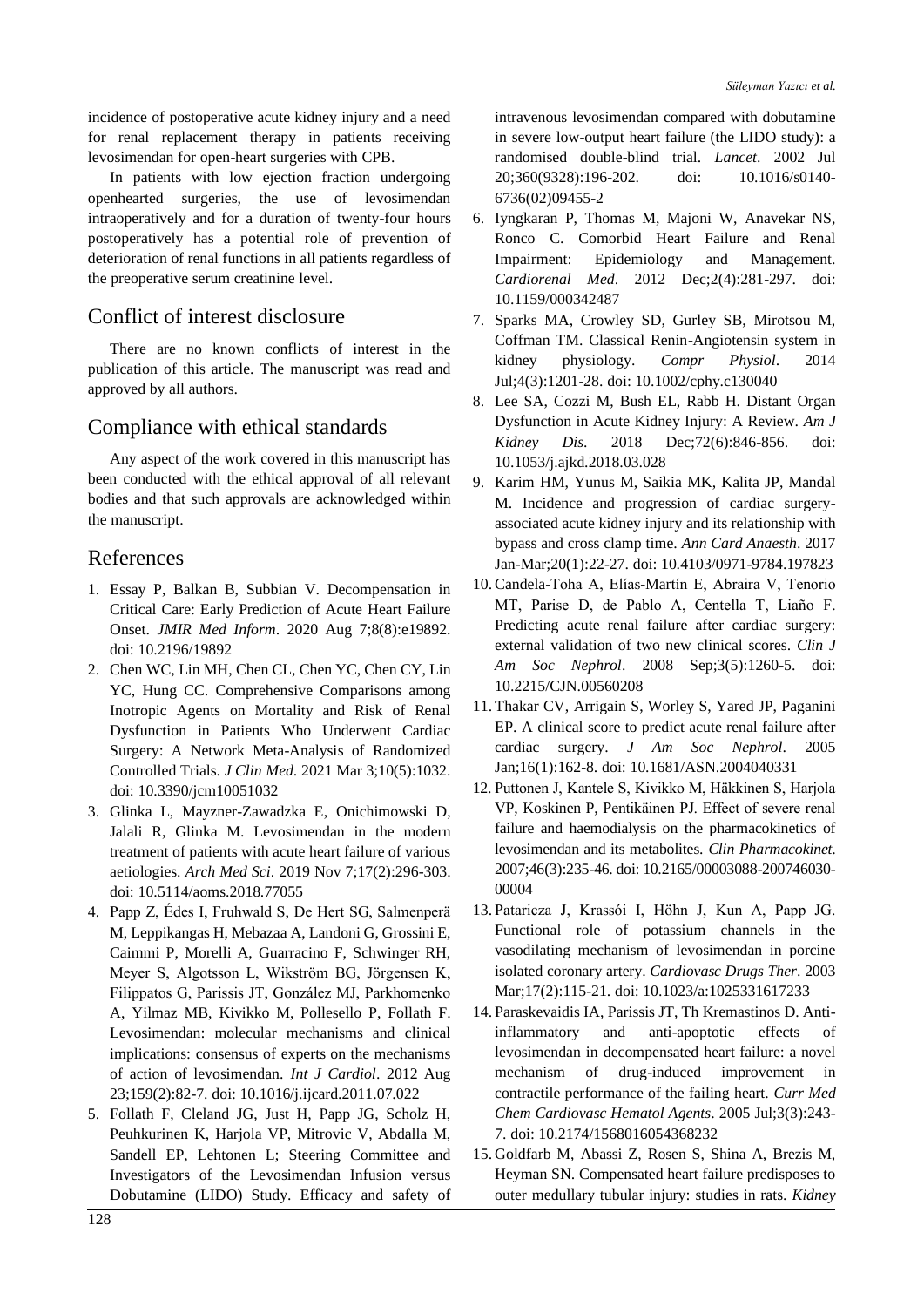*Int*. 2001 Aug;60(2):607-13. doi: 10.1046/j.1523- 1755.2001.060002607.x

- 16.John B, Babu M, Shaji S, Abraham S, Abdullakutty J. Clinical outcomes of levosimendan versus dobutamine in patients with acute decompensated heart failure with reduced ejection fraction and impaired renal function. *Indian Heart J*. 2021 May-Jun;73(3):372-375. doi: 10.1016/j.ihj.2021.02.010
- 17. Castelvecchio S, Menicanti L, Baryshnikova E, de Vincentiis C, Frigiola A, Ranucci M; Surgical and Clinical Outcome Research (SCORE) Group. Comparison of morbidity and mortality in diabetics versus nondiabetics having isolated coronary bypass versus coronary bypass plus valve operations versus isolated valve operations. *Am J Cardiol*. 2011 Feb 15;107(4):535-9. doi: 10.1016/j.amjcard.2010.10.009
- 18. Yilmaz MB, Yalta K, Yontar C, Karadas F, Erdem A, Turgut OO, Yilmaz A, Tandogan I. Levosimendan improves renal function in patients with acute decompensated heart failure: comparison with dobutamine. *Cardiovasc Drugs Ther*. 2007 Dec;21(6):431-5. doi: 10.1007/s10557-007-6066-7
- 19. Chen WC, Lin MH, Chen CL, Chen YC, Chen CY, Lin YC, Hung CC. Comprehensive Comparisons among Inotropic Agents on Mortality and Risk of Renal Dysfunction in Patients Who Underwent Cardiac Surgery: A Network Meta-Analysis of Randomized Controlled Trials. *J Clin Med*. 2021 Mar 3;10(5):1032. doi: 10.3390/jcm10051032
- 20. Göçer S, Karaçalilar M, Yazici S, Aydin C. Use of native Y-saphenous vein graft in multi-vessel coronary bypass surgery. *J Clin Invest Surg*. 2020;5(2):96-99. doi: 10.25083/2559.5555/5.2/96.99
- 21. Baysal A, Yanartas M, Dogukan M, Gundogus N, Kocak T, Koksal C. Levosimendan improves renal outcome in cardiac surgery: a randomized trial. *J Cardiothorac Vasc Anesth*. 2014 Jun;28(3):586-94. doi: 10.1053/j.jvca.2013.09.004
- 22. Bragadottir G, Redfors B, Ricksten SE. Effects of levosimendan on glomerular filtration rate, renal blood flow, and renal oxygenation after cardiac surgery with cardiopulmonary bypass: a randomized placebocontrolled study. *Crit Care Med*. 2013;41(10):2328-35. doi: 10.1097/CCM.0b013e31828e946a
- 23. Landoni G, Mizzi A, Biondi-Zoccai G, Bruno G, Bignami E, Corno L, Zambon M, Gerli C, Zangrillo A. Reducing mortality in cardiac surgery with levosimendan: a meta-analysis of randomized controlled trials. *J Cardiothorac Vasc Anesth*. 2010 Feb;24(1):51-7. doi: 10.1053/j.jvca.2009.05.031
- 24. Harrison RW, Hasselblad V, Mehta RH, Levin R, Harrington RA, Alexander JH. Effect of levosimendan on survival and adverse events after cardiac surgery: a

meta-analysis. *J Cardiothorac Vasc Anesth*. 2013 Dec;27(6):1224-32. doi: 10.1053/j.jvca.2013.03.027

- 25. Labriola C, Siro-Brigiani M, Carrata F, Santangelo E, Amantea B. Hemodynamic effects of levosimendan in patients with low-output heart failure after cardiac surgery. *Int J Clin Pharmacol Ther*. 2004 Apr;42(4):204-11. doi: 10.5414/cpp42204
- 26. Landoni G, Lomivorotov VV, Alvaro G, Lobreglio R, Pisano A, Guarracino F, Calabrò MG, Grigoryev EV, Likhvantsev VV, Salgado-Filho MF, Bianchi A, Pasyuga VV, Baiocchi M, Pappalardo F, Monaco F, Boboshko VA, Abubakirov MN, Amantea B, Lembo R, Brazzi L, Verniero L, Bertini P, Scandroglio AM, Bove T, Belletti A, Michienzi MG, Shukevich DL, Zabelina TS, Bellomo R, Zangrillo A; CHEETAH Study Group. Levosimendan for Hemodynamic Support after Cardiac Surgery. *N Engl J Med*. 2017; 376(21):2021-2031. doi: 10.1056/NEJMoa1616325
- 27. Cholley B, Caruba T, Grosjean S, Amour J, Ouattara A, Villacorta J, Miguet B, Guinet P, Lévy F, Squara P, Aït Hamou N, Carillion A, Boyer J, Boughenou MF, Rosier S, Robin E, Radutoiu M, Durand M, Guidon C, Desebbe O, Charles-Nelson A, Menasché P, Rozec B, Girard C, Fellahi JL, Pirracchio R, Chatellier G; -. Effect of Levosimendan on Low Cardiac Output Syndrome in Patients With Low Ejection Fraction Undergoing Coronary Artery Bypass Grafting With Cardiopulmonary Bypass: The LICORN Randomized Clinical Trial. *JAMA*. 2017 Aug 8;318(6):548-556. doi: 10.1001/jama.2017.9973
- 28. Bernard F, Denault A, Babin D, Goyer C, Couture P, Couturier A, Buithieu J. Diastolic dysfunction is predictive of difficult weaning from cardiopulmonary bypass. *Anesth Analg*. 2001 Feb;92(2):291-8. doi: 10.1097/00000539-200102000-00002
- 29. Eagle KA, Guyton RA, Davidoff R, Edwards FH, Ewy GA, Gardner TJ, Hart JC, Herrmann HC, Hillis LD, Hutter AM Jr, Lytle BW, Marlow RA, Nugent WC, Orszulak TA; American College of Cardiology; American Heart Association. ACC/AHA 2004 guideline update for coronary artery bypass graft surgery: a report of the American College of Cardiology/American Heart Association Task Force on Practice Guidelines (Committee to Update the 1999 Guidelines for Coronary Artery Bypass Graft Surgery). *Circulation*. 2004 Oct 5;110(14):e340-437
- 30. Lomivorotov VV, Efremov SM, Kirov MY, Fominskiy EV, Karaskov AM. Low-Cardiac-Output Syndrome After Cardiac Surgery. *J Cardiothorac Vasc Anesth*. 2017;31(1):291-308. doi: 10.1053/j.jvca.2016.05.029
- 31. Barkhordari K, Fakhre Yasseri AM, Yousefshahi F, Shafiee A. Risk Factors for Acute Kidney Injury in